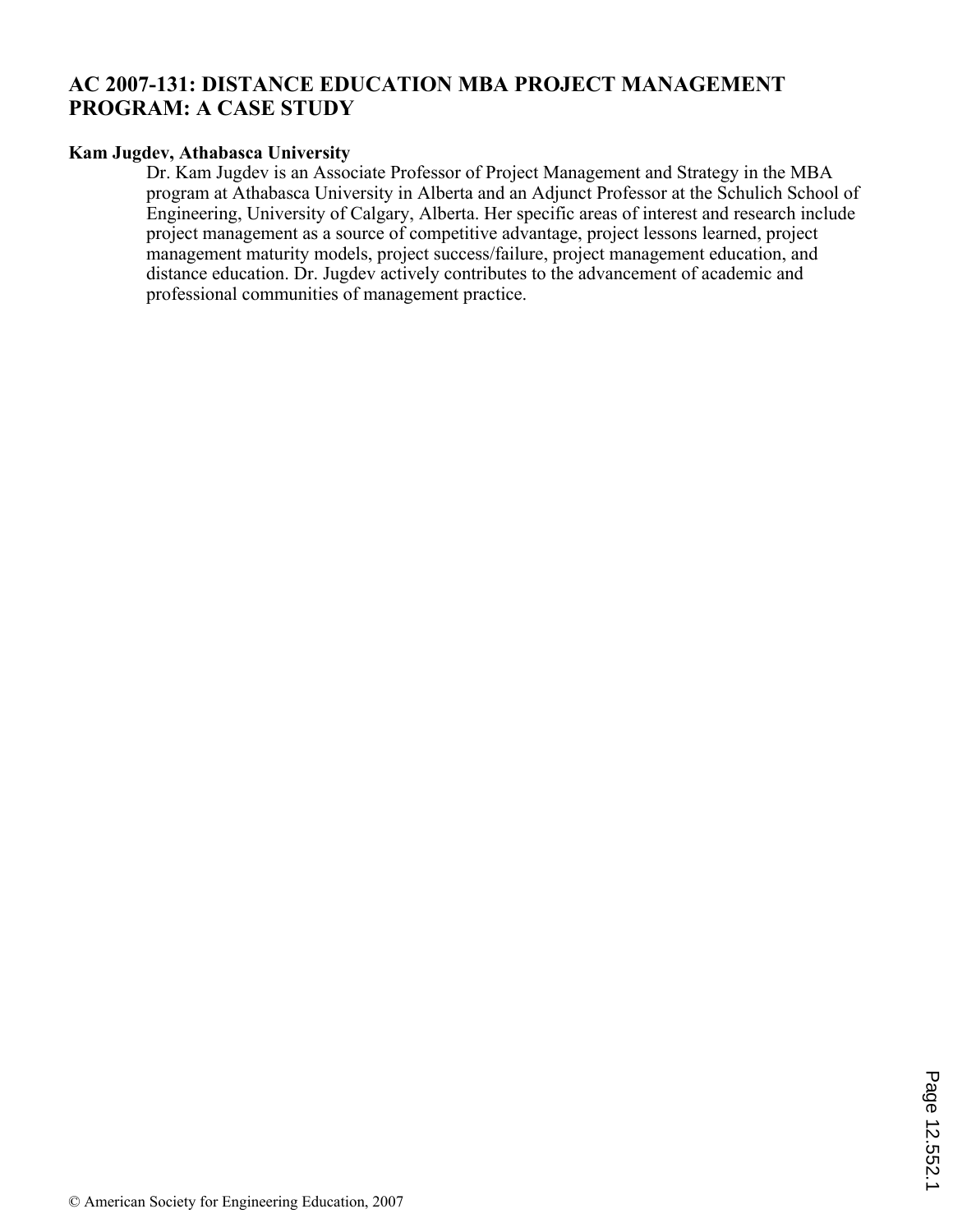# **Distance Education MBA Project Management Program: A Case Study**

#### **Abstract**

With its roots in systems engineering, project management is a relatively new discipline taught in the fields of Engineering, Business, Information Technology/Management Information Systems, Computing Sciences, and Operations Management. Whereas in 1993 there were 7 universities offering master's-level degree programs in project management, these days there are over 59 worldwide, yet only 5 offer such programs in the distance education mode.

Distance education is no longer seen as a second-rate way of teaching; it is just different. Distance education addresses geographical, time, indirect cost, flexibility, and service needs for learners. Whereas naysayers challenge distance education on issues of student isolation, course time commitments, and program quality, strides in the field demonstrate that distance education programs do deliver high quality education. Academic teams address the isolation factor through engaging and interactive online discussions that develop a sense of community. They address the time factor by pacing students through courses, balancing the individual and team mark components, and ensuring that marks are allocated for participation. Program quality is assessed through formative and summative processes.

In this paper, we examine some of the main challenges and benefits in distance education. We focus on the four roles that faculty and course development staff collaboratively undertakes to deliver courses online: the pedagogical, management, technical, and social roles. In doing so, we focus on our four project management courses and some of the practices we use in our own university to address distance education issues. We conclude with some recommendations for effective program delivery practices.

#### **Introduction**

With its roots in systems engineering, project management is a relatively new discipline. Historically, project management originated in the construction, engineering, and technical fields, and it is now applied to various industries, including new product development, product innovation, and information technology<sup>1</sup>. As a reference discipline, project management is typically taught in Engineering, Business, Information Technology, Management Information Systems, Computing Sciences, and Operations Management departments  $\overline{2}$ .

The exponential increase in the use of project management in industry has resulted in an increased demand for project management training. Since changes often occur much faster in business than in education  $3$ , we were interested in examining some of the benefits and challenges related to MBA project management programs delivered through distance education.

Academics that teach in both traditional and distance education modes constantly focus on course improvements. Project management curricula are interesting to develop and challenging because the field is so diverse in terms of the industries in which it is practiced, as well as the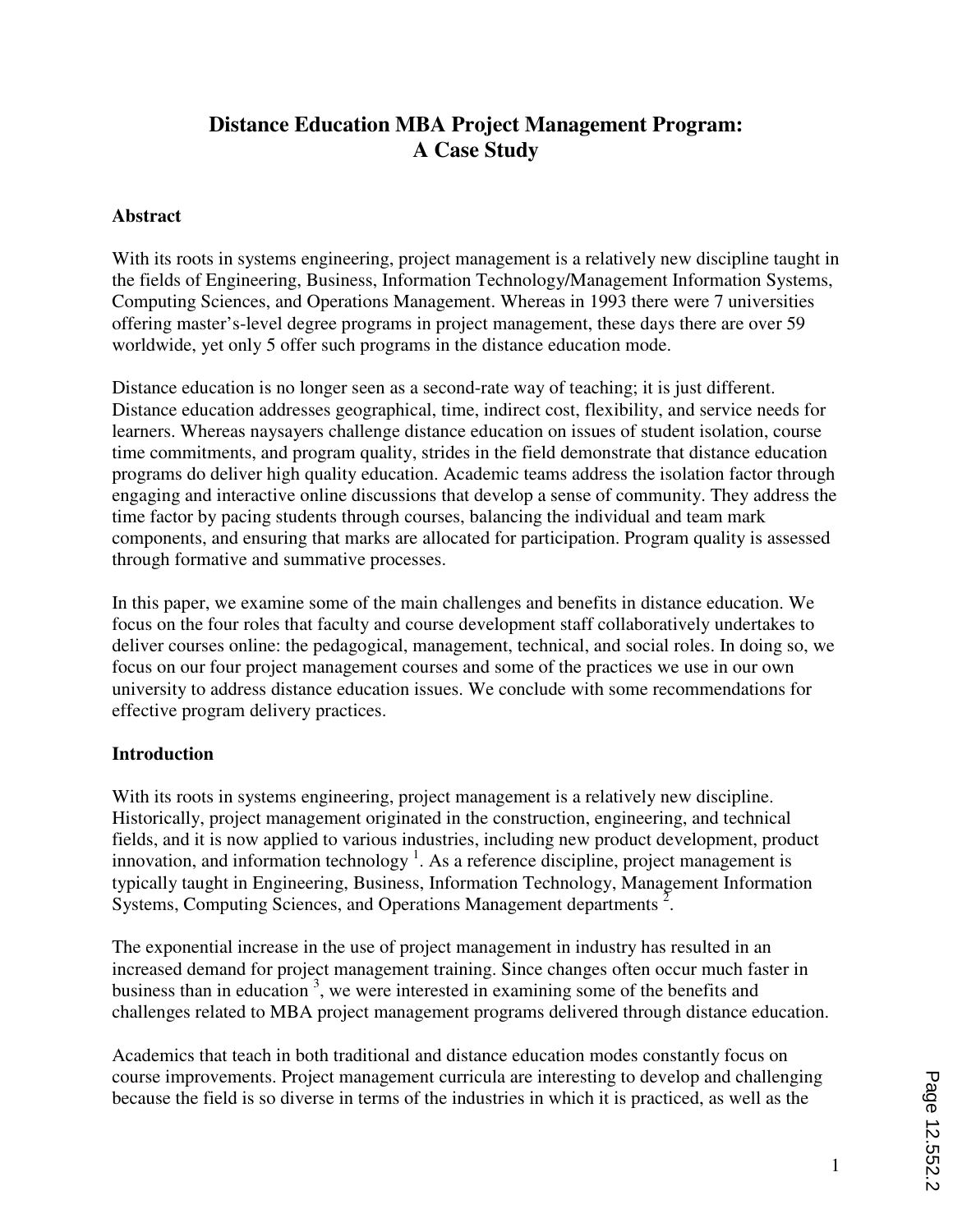breadth of topics that can be covered. In addition, although project management is an experiential discipline and many practitioners are technically competent  $\frac{1}{4}$ , well-rounded project managers increasingly require training in cross-functional team management skills and leadership—in essence, the business skills. In this paper, we discuss our university's experience delivering project management courses in a distance education setting.

We begin this paper with a brief overview of trends in project management education and the benefits and challenges of distance education. We follow this with a discussion of project management competencies and relate this to curricula. Then we discuss the four roles that faculty and course development staff collaboratively undertake to deliver courses online: the pedagogical, management, technical, and social roles. Using examples from our university, we explain how we are addressing some of the challenges related to these roles. We conclude with some recommendations for project management program development.

# **Select Trends in Project Management Education**

Master's degree programs in project management were offered in the United Kingdom 20 years ago but still remain relatively rare <sup>5</sup>. Worldwide in 1993, 7 universities offered master's degree programs in project management <sup>1</sup>. Today, this number has grown to over 59 (as per the Project Management Institute's<sup>®</sup> records), yet only 5 offer programs in the distance education mode  $6$ . Program duration varies from one to two years, or longer.

Several association-driven trends continue to impact the number, type, and caliber of project management programs and courses offered. The increasing use of project management in industry has heightened awareness of the discipline and the breadth of services offered by the professional associations supporting project management members. Although the Project Management Institute<sup>®</sup> (PMI<sup>®</sup>) is the dominant professional association for project managers, there are several other associations, such as the Association for Project Management and the International Project Management Association<sup>2</sup>. Whereas a small number of universities in North America offer degrees in project management and courses on the subject, these institutions compete with consulting firms, technical schools, and colleges to provide training and certificates that enable students achieve the Project Management Professional<sup>®</sup> (PMP<sup>®</sup>) designation offered by the PMI®. More recently, PMI® introduced the Certified Associate in Project Management and Program Management Professional designations <sup>6</sup>. Although the PMI<sup>®</sup> dominates the marketplace with a membership of 222,734 and 216,200 active  $PMPs^{\circledast}$  (as of November 2006)<sup>6</sup>, other professional associations such as the Australian Institute of Project Management and the International Project Management Association<sup>7</sup> also provide such certifications 8, 5 .

The international scope of the discipline results not only in differing professional designations, but also in some variation in the body of knowledge and terminology. Project management terms such as "promoter," "sponsor," and "champion" have different connotations in different countries. In Germany, there is no specific word for "scope"; and the United States and United Kingdom differ on what the term "budget" means <sup>5</sup>. These differences in knowledge and practice have become more apparent as the field has grown and have implications for curricula. For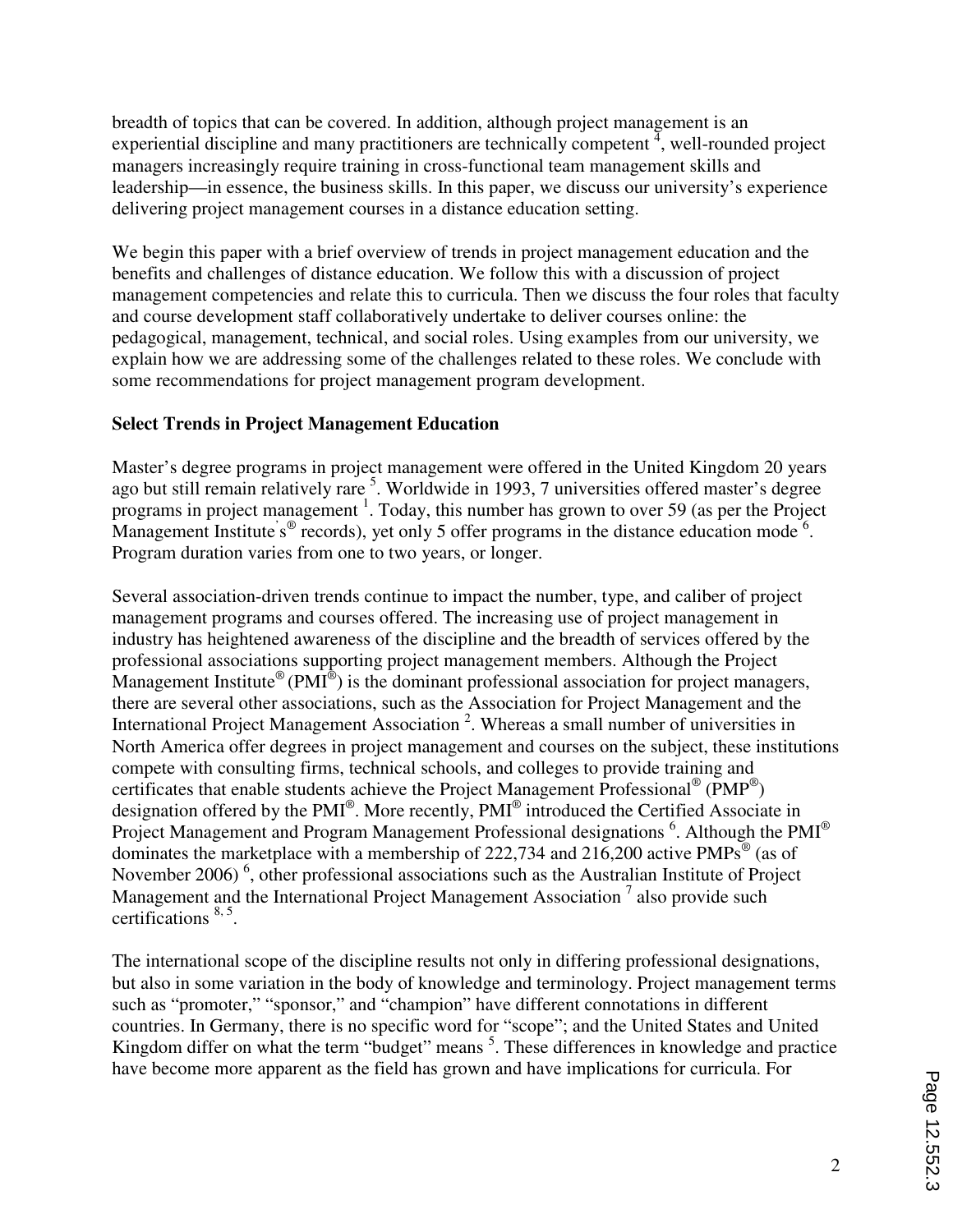example, such differences in terms can lead to confusion for students taking programs in other countries.

# **Select Trends in Distance Education**

Distance education continues to grow in scale and delivery capacity  $\frac{9}{2}$ , and the diffusion of technology has had a significant impact on its widespread adoption <sup>10</sup>. Distance education has its roots in the  $19<sup>th</sup>$  century development of correspondence colleges  $11, 12, 13$ , and has evolved from one-way to two-way communication through more sophisticated technologies <sup>14</sup>. Distance education *is* education <sup>15</sup>. Distance education is not the poor cousin of face-to-face delivery modes; it is simply different, especially in terms of the social context<sup>9</sup>. As Hamzaee (2005) observes, "Distance education can be as effective as traditional instruction when the method and technologies used are appropriate to the instructional tasks, there is student-to-student interaction, and timely teacher-to-student feedback" <sup>16, p. 216, 17</sup>.

Moore and Kearsley provide a holistic definition of distance education: "Distance education is planned learning that normally occurs in a different place from teaching and as a result requires special techniques of course design, special instructional techniques, special methods of communication by electronic and other technology, as well as special organizational and administrative arrangements"  $^{18, p. 2}$ . The literature also abounds with synonyms for distance education  $\frac{10}{10}$ , including but not limited to distance learning, distance teaching, online education, web-enabled education, distributed learning, computer conferencing, e-learning, asynchronous and synchronous learning/teaching/education, and asynchronous learning networks<sup>11, 19</sup>.

Distance learners are not a homogeneous group, yet some studies indicate that they tend to be older and more experienced than college students <sup>14</sup>. Students also have different learning styles and backgrounds  $14, 20$ . Some of the trends influencing distance education environments include the rapid pace at which collaboration tools are developed, the use of personal broadcasting systems, and the impact of mobile computing technology<sup>21</sup>. We also continue to see a shift whereby distance education is more learner-centered than instructor-centered  $17, 20$ .

# **Benefits of Distance Education**

Distance education eliminates barriers of time and geography, and is often described as being available "anywhere and anytime." This form of education also reduces training time and costs, and participants can work at a self-paced schedule. Distance education involves interactive learning <sup>17</sup>. A number of papers cite the benefits and disadvantages of distance education by stakeholder group, with the key groups being students, faculty, and institutions. Advantages of distance education can be categorized using the following key headings:

- Time, place, and situational barriers/access  $17, 16, 14$ , including economic and social barriers<sup>16</sup>
- Cost effectiveness and indirect savings  $16, 17$
- Increased flexibility for participants  $^{17, 20, 22}$
- Lifestyle conveniences  $^{14, 16}$
- Access to information and faculty  $17, 14, 20$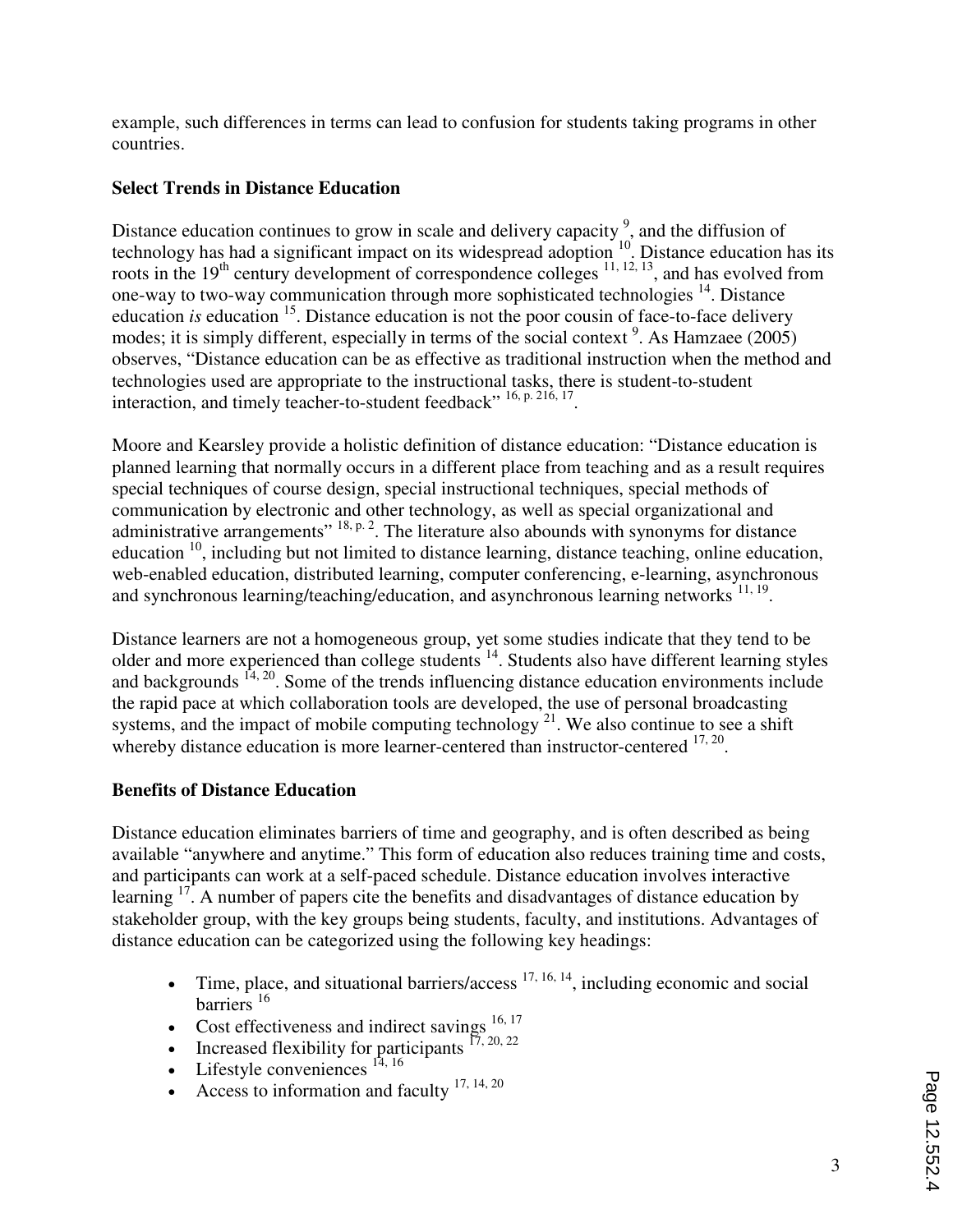• Collaborative and interactive learning environment  $17, 16$ 

Distance education is a learning-centered experience that allows participants to develop argumentation skills, increase their written communication and complex problem-solving skills, participate in reflective deliberation, and develop higher levels of learning and critical thinking  $22$ . The social environment changes in distance education. Some anonymity minimizes biases and the preconceived ideas of others, as well as enabling students to engage in the discussions more freely<sup>9</sup>. For example, participating in asynchronous or synchronous paced courses with threaded discussions and teleconferences, still gives students anonymity because they do not see their peers or faculty face-to-face. Such delivery formats also allow participants to reflect more on their thoughts before posting them online, than an institutional setting may allow.

# **Challenges of Distance Education**

Students may experience isolation in distance education when they cannot interact face-to-face or receive immediate responses <sup>14</sup>; however, courses can be designed to encourage or require asynchronous and/or synchronous interactions to enhance learning experiences and social activities  $^{23}$ . Students also worry about the time and effort required to complete courses, but this can be addressed through careful orientation  $14$ .

Some raise quality issues as a disadvantage of distance education; efforts to focus on accreditation (e.g., American of Collegiate Schools of Business [AACSB] or Accreditation Board for Engineering and Technology [ABET]) help address this <sup>16</sup>. There is an increasing demand for structured, accredited programs in project management distance education  $24$ . In 2001, PMI® established its own accreditation for universities, entitled the Global Accreditation Centre for Project Management  $^6$ . As of January 2007, PMI $^{\circledR}$  had accredited 10 universities: 7 in the United States, 1 in Canada, and 2 in other countries. Of the 51 non-accredited universities providing graduate-level project management degrees, 26 were in the United States, 2 were in Canada, and 23 were in other countries  $6$ .

In distance education, keeping up to date with technology can also be a challenge  $20$ . Students may feel under-supported when they encounter technology problems <sup>10</sup>. They may over-estimate their technical expertise  $20$ . When students have technology difficulties, they tend to attribute these problems to faculty, so it is important to ensure that course evaluations distinguish between faculty and technology issues <sup>9</sup>.

Course development is another issue, since an online course can take longer to develop. Some estimate that as much as 150% more time is required to develop a distance education course compared to a face-to-face course  $10, 25$ . What constitutes a normal teaching load or an overload situation in distance education may need reconsideration; faculty and course development staff may raise issues related to how labor-intensive these courses are to prepare and administer  $25$ .

Some faculty may also raise concerns about centralized decision making and service provision in distance education programs  $^{22}$ ; these can be seen as limiting flexibility and autonomy. Some faculty feel a loss of full control over the course when others are involved in the course development process<sup>9</sup>; faculty may feel stifled when they cannot prepare a course at their own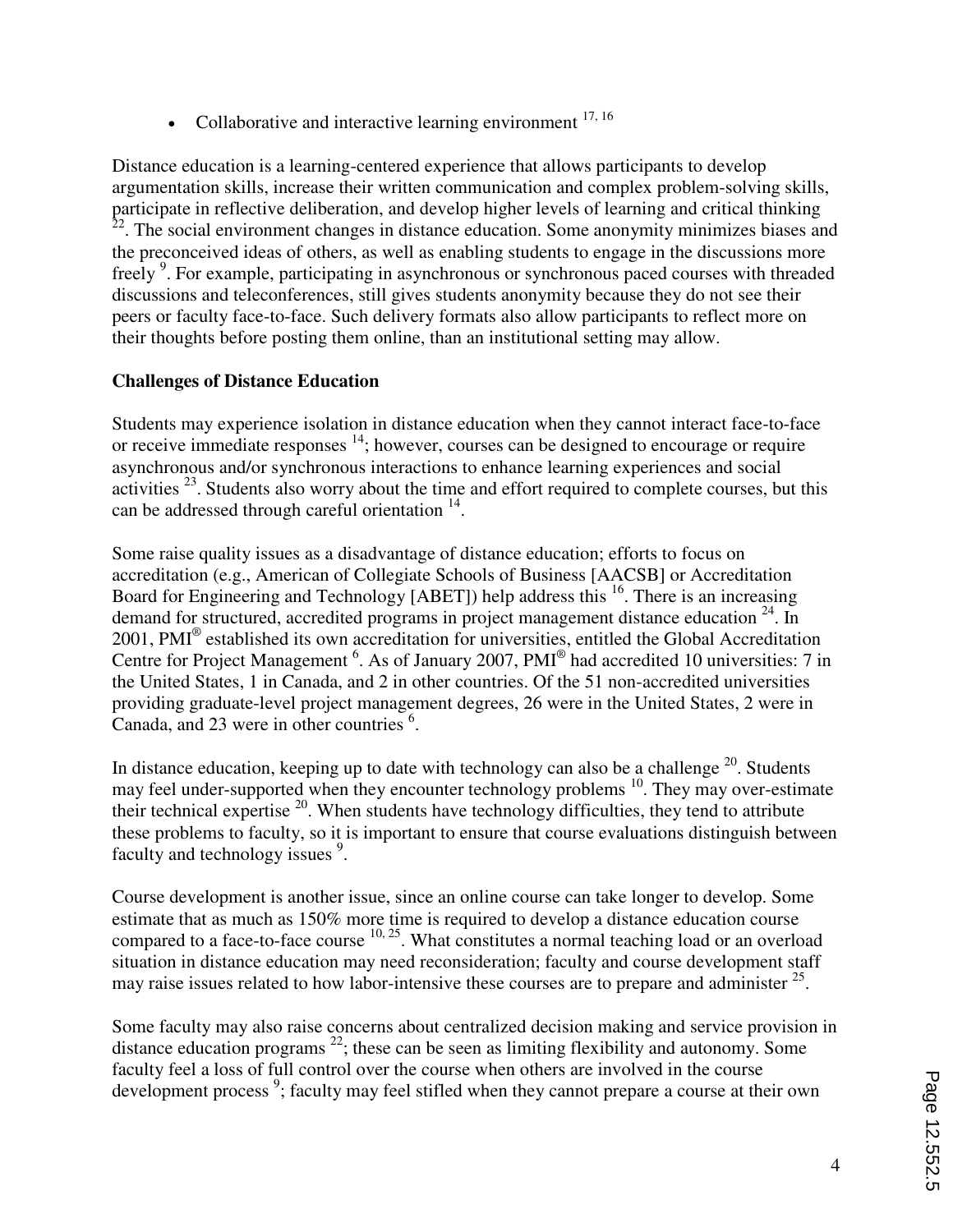pace and have to adhere to a course development schedule. Still others may perceive that their academic freedom is in question (deprofessionalized), if course production/editorial staff offer input or suggestions on their courses  $^{22}$ . Proponents of distance education argue that an academic's identity (in terms of power and knowledge) is not impacted negatively because even in courses taught face-to-face, students draw information from the textbooks as well as the professor; others, however, raise the issue of course commodification  $26$ . There are also issues around managing intellectual property, digital rights, and digital assets <sup>21</sup>. Faculty experienced in teaching in face-to-face environments are accustomed to owning their own course material, but in the distance education environment, the courses are typically "owned" by the university  $9, 26$ . Some take the approach that ownership is shared—faculty owns the courseware and the university owns the instructional design aspects  $25$ .

In addition to course development, workloads also increase as faculty respond to students in groups and on a one-to-one basis online, and interact with other departments involved in the course <sup>26, 25</sup>. Workload issues can be addressed by setting standards, providing guidance, using a computer-based classroom management system, planning courses with the appropriate infrastructure in place, and ensuring that faculty receive formal training in distance education methods and technology  $^{20}$ .

Considerable research has focused on assessing distance education practices, and a number of publications have examined this topic in terms of what faculty can do to improve the educational experience for students: "What determines the success of distance teaching is the extent to which the institution and the individual instructor are able to provide the appropriate opportunity for, and quality of, dialogue between teacher and learner, as well as appropriately structured learning materials" <sup>15, p. 6</sup>. However, tension can also exist between faculty and instructional design personnel. Whereas the ideal relationship would be one of collaboration and teamwork  $^{20,9}$ , some faculty may feel threatened as they perceive a loss of control and influence over the course design and development schedules  $^{27}$ . Many distance education institutions have separate course design or educational and media development departments. Since these services are integral to the courses developed and the academic is ultimately responsible for the course preparation, the most successful distance education faculties develop strong collaborative relationships with course development departments. A benefit of such collaborations is that course development staff is frequently familiar with distance education technology and can thus help deal with the technical aspects of development efficiently.

Next we turn to a brief overview of competencies and discuss them in the context of project management courses.

# **Project Management Competencies**

Competencies are "the sum of our experiences and the knowledge, skills, values, and attitudes we have acquired during our lifetime" <sup>28, p. 103</sup>. Skills are specific expertise that can be taught and applied at work  $^{29}$ , and a capability is the ability to apply skills and other competences in a context perceived to add value. Competency models focus either on input-based criteria such as personal characteristics, behaviors, competencies, and skills that one brings to the job, or on output-based criteria such as individual performance levels <sup>30</sup>.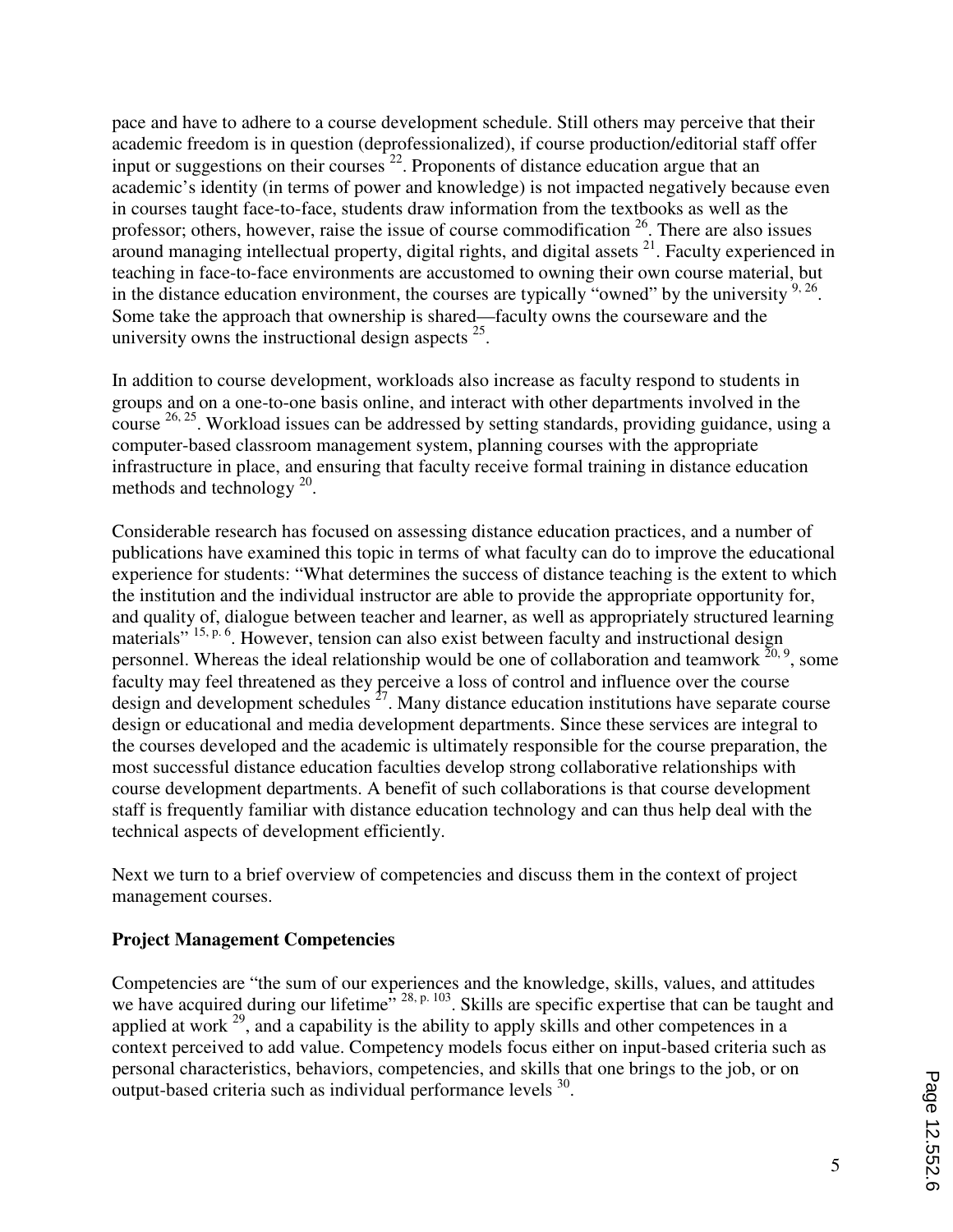In the United States, PMI® has developed the *Project Management Body of Knowledge® Guide* (time management, cost management, scope management, quality management, risk management, communication management, procurement management, and integration management)<sup>31</sup>. In the United Kingdom, the Association of Project Management has developed its own Body of Knowledge. There is also the Japanese Project Management Forum's Body of Knowledge. Of the various bodies of knowledge, only the ones developed in the United Kingdom and Switzerland recognize the importance of behavioral characteristics. The American *PMBOK® Guide* implicitly embeds competencies into each knowledge area. For example, the human resources knowledge area involves competencies related to developing the team to enhance project performance.

Whereas the human resources field is well known for its research on competencies, and several project management competency standards are being developed, we did not find that literature discussing program curricula was based on these standards. Instead, what we do have to draw from are the project management bodies of knowledge that are not theoretically based (Author). For example, the International Project Management Association (IPMA, 2002) produced the International Competency Baseline and National Competency Baseline, and defined competencies as encompassing knowledge, experience, and personal attitude  $7$ . PMI<sup>®</sup> has a project management competency development framework that is based on knowledge, skills, and performance  $\overline{6}$ . However, the Association for Project Management, PMI $\degree$ , and other organizations that publish bodies of knowledge "do not easily relate [those bodies of knowledge] to either learning outcomes or competencies" <sup>24, p. 417</sup>. Furthermore, industry, academia, and the bodies of knowledge do not agree on the right competencies, learning outcomes, or knowledge sets. Since the *PMBOK® Guide* does not address behavioral competencies, it is disappointing to see that a professional association with such a worldwide reach has not updated its body of knowledge to align it with its new competency framework.

Georgia State has one of the largest Information Systems programs in the United States. To assess graduate project management courses as compared to the *PMBOK® Guide* knowledge areas, they conducted a web-based survey of 206 institutions  $(53\%$  response rate)  $^{32}$ . These authors found that most programs emphasized hard skills, such as scope and cost, quite evenly. The courses covered work breakdown structures, estimation, and network diagrams. However, there was less emphasis on soft skills, such as human resources, communication skills, and procurement. Soft skills topics that were not well covered included project charters and dealing with vendors. Numerous project management textbooks focused on normative advice on planning and managing projects  $33, 34$ . This helped create a normative and rationalistic body of knowledge. A scientometric (word association) review of 3,565 North American project management publications (1987-2001) supports the view that the emphasis in project management is on operations research, cost engineering, business process reengineering, and infrastructure studies  $35$ . Since PMI<sup>®</sup> promotes the *PMBOK*<sup>®</sup> *Guide* so widely, it comes as no surprise that universities offering project management courses tend to focus on the knowledge areas alone<sup>4</sup>, and not on soft skills.

Technical skills are important but appear to have the least influence on a project manager's performance. Project managers need to be diplomatic in their approaches and have heightened organizational awareness, as well as political astuteness  $^{30}$ . Project managers need to develop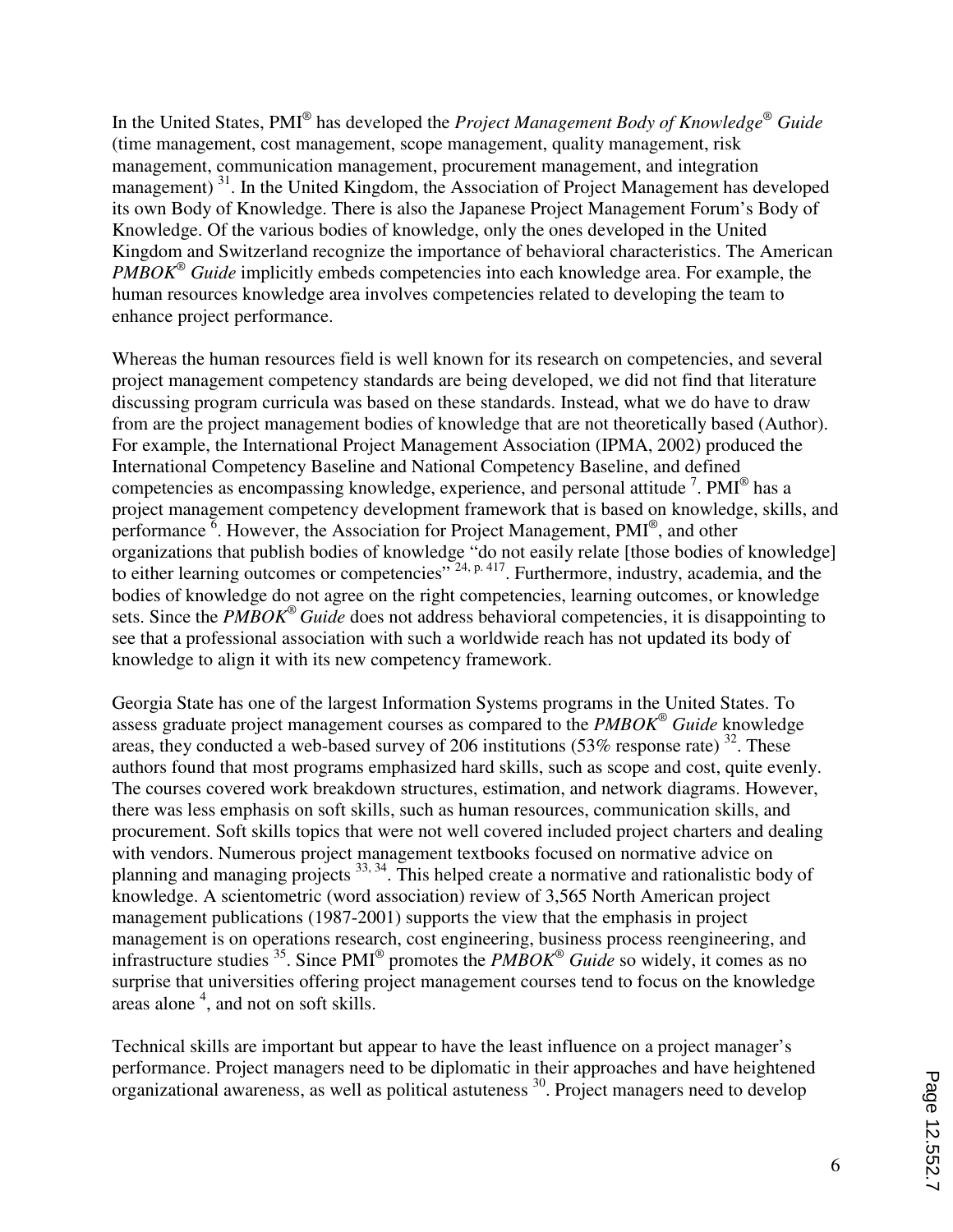their social and intrapersonal skills  $^{29}$ . A project manager, then, can be described as a multifaceted facilitator, coordinator, motivator, and politician  $30$ . These requirements are worth bearing in mind in developing curricula, yet we lack project management competency models upon which to develop program curricula.

Some universities use graduate program competencies in their course design. Common MBA program competencies include strategic perception, decision making, board management, systems thinking, giving vision, meaning and focus to the organization, leveraging internal and external resources, planning and monitoring budgets, forecasting costs and revenues, cutting costs, mapping strategies, evaluating performance, and organizing reports <sup>29</sup>. At our university, we focus on helping students with specific core competencies: students learn to develop a strategic organizational perspective, foster critical thinking, and effective decision-making abilities, enhance change management skills, explore new directions in management thinking and practice, and build leadership and related personal skills. Because the techniques for measuring education program performance and the potential of such techniques to help professional and individual development are not well elucidated <sup>5</sup>, we use the MBA program competencies (as an output model) to develop our project management courses, and we assess students through the comprehensive exam.

# **The Academic's Roles in Collaborative Courses in Distance Education**

Distance education academics assume a variety of roles. One framework discusses four key roles: pedagogical, managerial, technical, and social <sup>23, 36, 37</sup>.

- The *pedagogical role* involves activities to support and inspire the learning process: providing feedback and instructions, giving information, offering opinions and advice, questioning students, fostering reflection or self-awareness, facilitating discussions, prompting elaboration on postings, encouraging students, summarizing contributions to capture the essence of the discussions, and refocusing students as needed.
- The *managerial role* involves activities to ensure that the administration of the course runs smoothly or group of students, and that administrative course functions are covered.
- The *technical role* involves addressing software and systems requirements so that students have a productive experience in the course.
- The *social role* involves the use of tools and techniques to ensure that empathy, humor, and interpersonal skills are used to develop the virtual community of learners.

Whereas academics typically undertake these roles in any teaching situation, distance education courses are ideally developed in collaboration with course production staff, and the course development team shares the four roles. We focus on each role in the next section and discuss the role in the context of our project management courses. These practices help us address distance education and program delivery issues related to student isolation, program quality, and technology issues.

# **Athabasca University's Project Management MBA Program**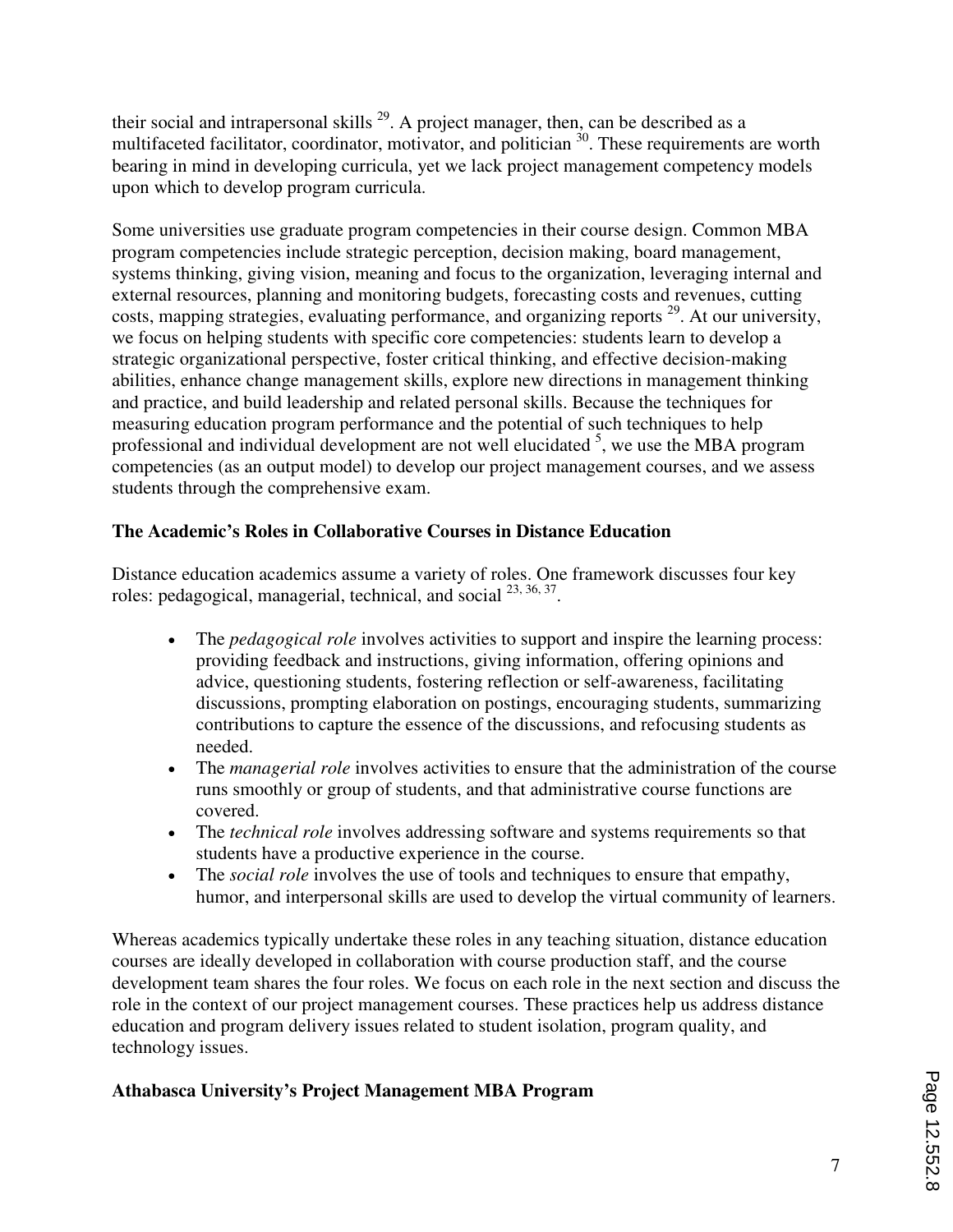Launched in 1994, Athabasca University's online Executive MBA program is now Canada's largest executive MBA. Delivered via a Lotus Notes<sup>®</sup> learning platform, the rich, collaborative learning environment fosters a high level of interaction among students and academic coaches, and facilitates discussions that are thoughtful, reasoned, and reflective. The project management program was established in 2002. Following the first six MBA courses, students complete four courses in project management. Each course is completed over an eight-week period in the paced, asynchronous environment. This means that students post their assignments and participate in threaded discussions through Lotus Notes® databases. The fourth course is followed by an integrative comprehensive exam. We developed all four courses using four textbooks and a set of academic readings. The textbooks are as follows:

- Hartman, F. T. (2000). Hartman, F. T. (2000). *Don't park your brain outside: A practical guide to improving shareholder value with SMART project management* (1st ed.). Upper Darby, PA: Project Management Institute.
- Kerzner, H. (2001). *Project management: A systems approach to planning, scheduling, and controlling* (7th Ed.). New York, NY: John Wiley & Sons, Inc.
- Kezsbom, D. S., & Edward, K. A. (2001). *The new dynamic project management: Winning through the competitive advantage* (2nd ed. Vol. 1). Toronto, ON: John Wiley & Son.
- Project Management Institute, I. (2004). *A guide to the project management body of knowledge (PMBOK Guide)* (Vol. 1). Newtown Square, PA.

Briefly, the following outlines the topics covered. In each course, we strive to have students understand the importance of key deliverables.

Initiating the Project: Deliverable—develop the business case and project plan

- Lesson 1: Strategic Project Management
- Lesson 2: Negotiating Project Scope and Success in the Context of the Project and Product Life Cycles
- Lesson 3: Selecting the Project Manager and Managing Key Stakeholders
- Lesson 4: Initiating Communication Strategies
- Lesson 5: Developing Decisions Strategies and Identifying Project Management Methodologies
- Lesson 6: Strategies for Identifying Human Resource Requirements
- Lesson 7: Risk Identification and Preliminary Procurement and Contracting Strategies
- Lesson 8: The Project Charter

Planning the Project: Deliverable—develop the project plan

- Lesson 1: Scope Planning and Stakeholder Assessment
- Lesson 2: Planning for the Project Team
- Lesson 3: Planning to Communicate
- Lesson 4: Estimating and Budgeting
- Lesson 5: Scheduling the Work
- Lesson 6: Planning for Risks
- Lesson 7: Planning for Contracting
- Lesson 8: Developing and Consolidating the Project Plan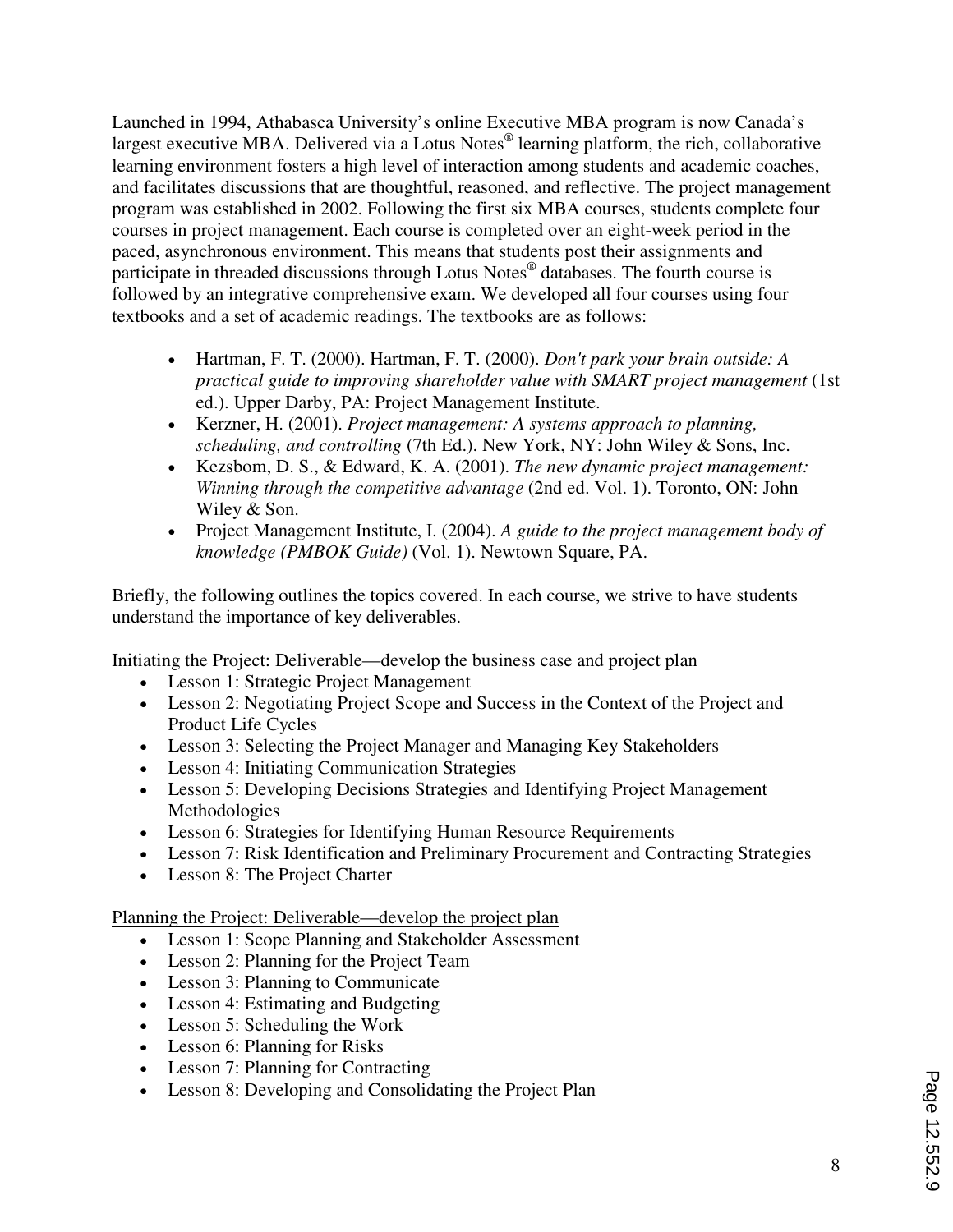Executing the Project: Deliverable—develop the execution plan

- Lesson 1: The Juggler
- Lesson 2: Controlling the Project
- Lesson 3: Leadership Safari
- Lesson 4: Power and Politics
- Lesson 5: People on Projects
- Lesson 6: Conflict and Negotiations
- Lesson 7: Dealing with the Media, Public, and Other Stakeholders
- Lesson 8: Escalation and De-Escalation of Commitment

Closing the Project: Deliverable—develop the lessons learned

- Lesson 1: Administrative and Contract Closure
- Lesson 2: Lessons Learned
- Lesson 3: Project Closure for the Team
- Lesson 4: Team Member Performance Management
- Lesson 5: Dispute Resolution Trends
- Lesson 6: Project Manager: Know Thyself, Heal Thyself
- Lesson 7: Project Closure Best Practices
- Lesson 8: Future of Project Management

This set of topics and materials allows us to cover the knowledge areas and then extend graduatelevel discussions into the technical aspects of project management (Kerzner), the more interpersonal aspects of the discipline (Kezsbom & Edward), and the sometimes humorous side (Hartman) of the discipline. However, the use of four textbooks and project phase approach come with some challenges. We find ourselves revising all four courses more often than not as new textbook editions are made available. With the phased approach, we cover stakeholder management, for example, in all four courses, stakeholders are identified in the initiation phase, but managed in the implementation phase. Further course details, including syllabi, are available upon request.

#### *Pedagogical Role*

Appropriate course activities contribute to learning effectiveness, and critical thinking is vital in discussing real time issues <sup>14</sup>. Critical thinking is "the acquisition of deep and meaningful understanding as well as content-specific critical inquiry abilities, skills, and dispositions" 38, p. 4, <sup>19</sup>. Weekly discussion forums can be associated with low levels of participation and little development of collaborative meaning making  $19$  in distance education; assigning a participation mark encourages more active engagement, and students are provided with guidance on the types of responses that help develop deeper group insights. Since the courses progress at a rapid pace, we guide students through each week by instructing them to post their formal responses to weekly discussion question by Wednesday in the Discussion database forum. This allows the academic to assess each student's contribution. Thereafter, the groups of 8 to 10 students spend the rest of the week engaging in discussions on each student's posting. We also instruct students to post a weekly "nugget," which we define as the key points, concepts, or ideas that were most meaningful to them. This allows the academic coach to assess the students' integrative and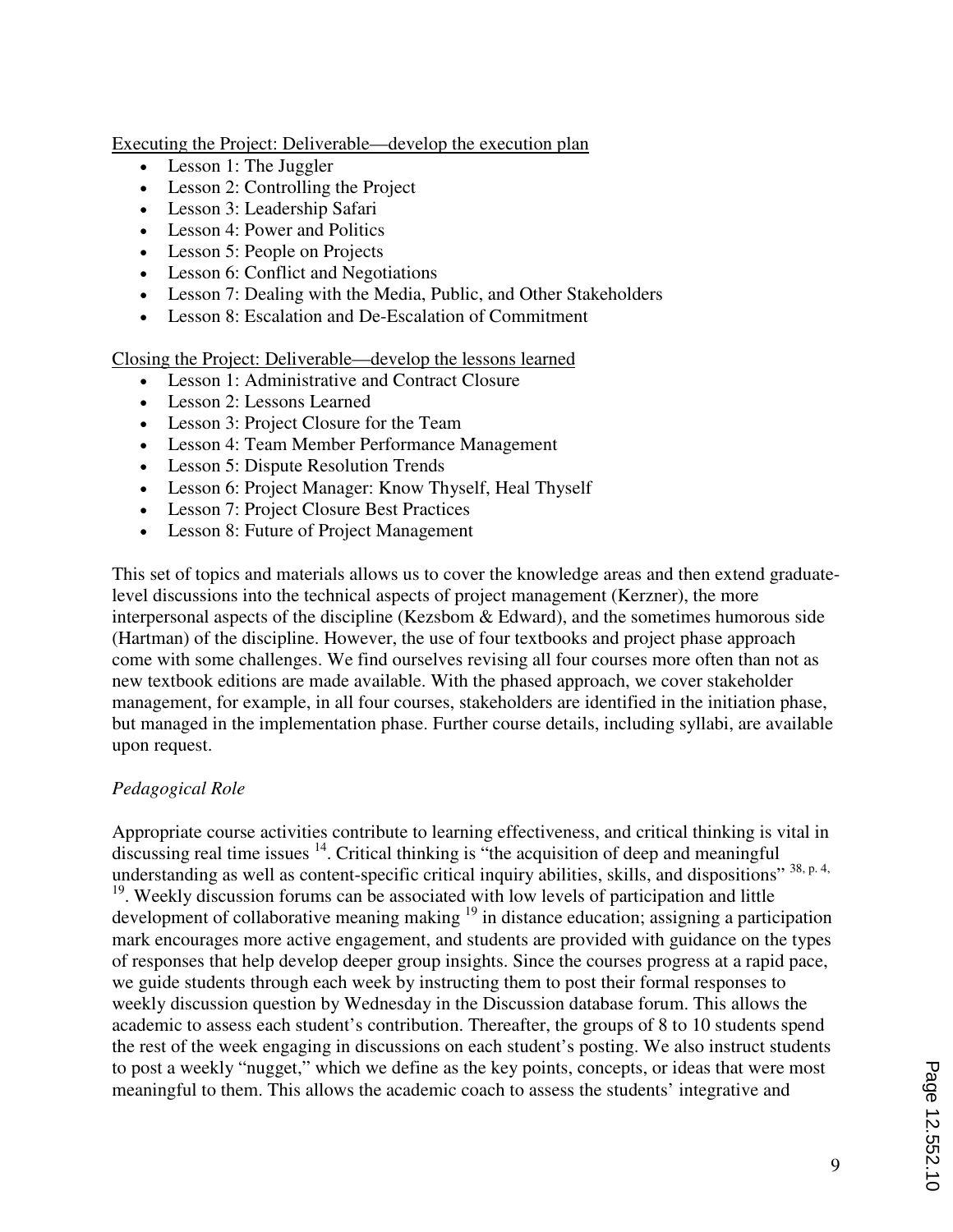synthesizing abilities. We stress the importance of participating in the discussion database forums by setting the participation pass mark at 60%; students have to pass the participation component to pass the course. Issues related to lack of spontaneity can be addressed with timely coaching and assistance from academics <sup>39</sup>. Our academics engage in the discussions and respond to queries within 24 hours: "Being silent in an online classroom is equivalent to being invisible"<sup>40</sup>. This emphasis on students' engagement and active response helps develop critical thinking and responsiveness.

We also use a Case Preparation database where students interact online with each other to work on group assignments. Our academics monitor this database but only interject on an as-needed basis or upon request from students. Case studies and problem-based learning activities are associated with high levels of interactive participation and knowledge co-construction <sup>19</sup>. To foster learning that relates theory to practice, we use *Harvard Business Review* cases for group assignments. However, we found few cases specific to project management. We followed up with PMI<sup>®</sup>, but the cases they have available are not available in an electronic format at present.

We have also introduced an online debate encourage student thinking about viewpoints or positions that they may not typically support. For example, two debate topics we have used include "Be it resolved that a project Lessons Learned has no value and neither time nor money should be wasted on them" and "Be it resolved that project team related issues (performance, discipline) are the sole responsibility of the functional manager to whom the team member reports, and not the project manager." The debates are very well received and student feedback on course evaluations regularly indicates how much they enjoyed this variation in the use of case studies.

Peer evaluation is also used in each of our project management courses, allowing each student to assess the contributions of his or her colleagues in group activities. Only the academic coach and course manager can view the evaluations. The academic coach uses these evaluations to provide each student with feedback to help them improve their group participation as needed.

#### *Managerial Role*

In order to ensure that each course runs smoothly and that administrative questions are covered consistently, we provide our MBA students with an online Student Handbook that covers policies and procedures. We also use a Coaches' Corner database and provide students with a work plan that portrays the topics covered each week, the required readings, and assignment due dates. In this database, students receive all correspondence from the coaches, including academic announcements, assignment instructions, and supplemental material. Students post questions of an academic nature in this database. At the beginning of the MBA program, all students complete a week-long online orientation that covers the Lotus Notes® environment, databases, processes, referencing, library resources, and casework. From a managerial perspective, we also use a Coach Talk database that enables the academic manager of the course to engage in discussions with the academics teaching each course concurrently, to ensure that, where necessary, consistent pedagogical and managerial matters are addressed and then conveyed to students.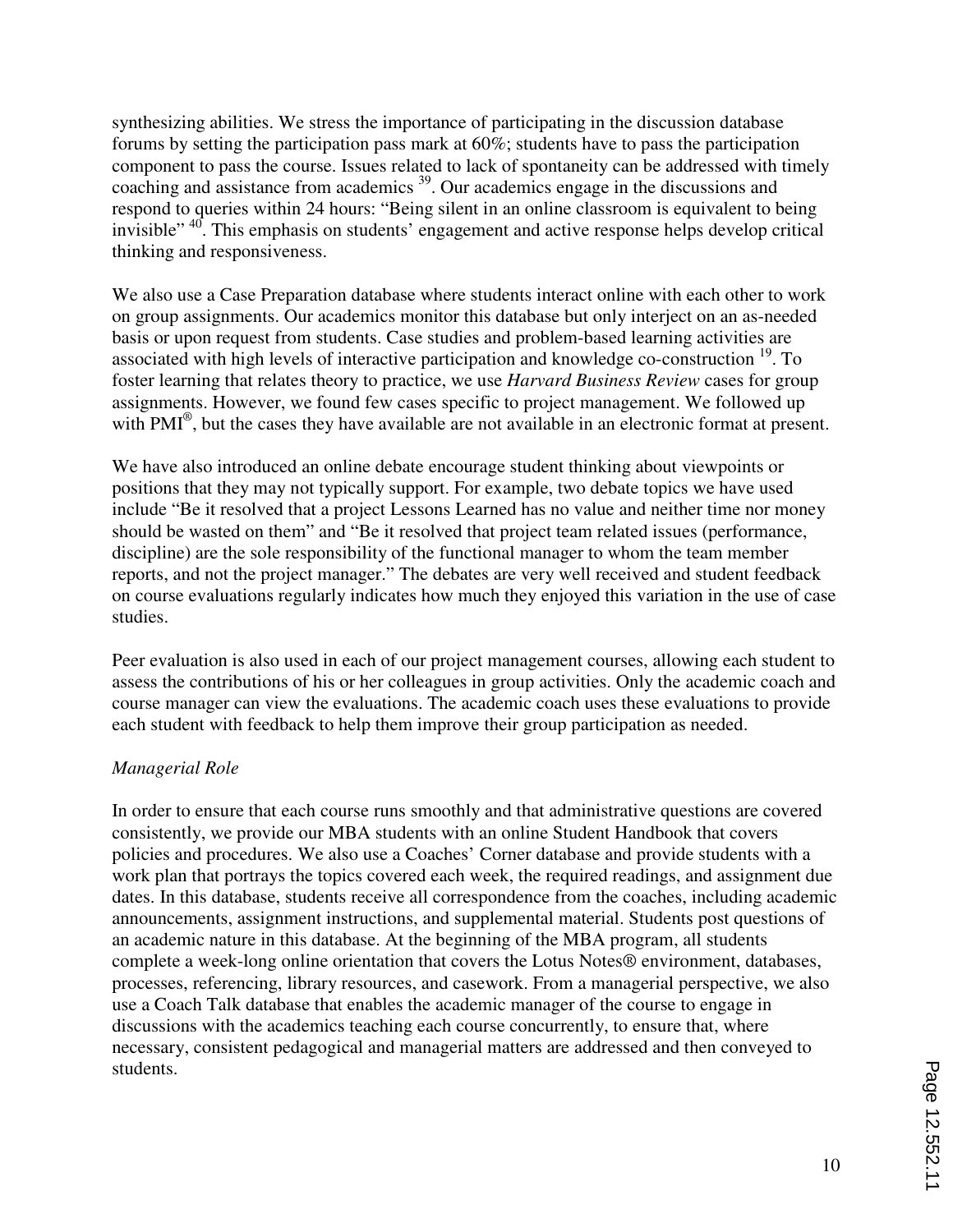#### *Technical Role*

The technical role enables us to ensure that the courses run smoothly and that students are not having any difficulties. We find that since students are taking the project management courses later in the MBA program, they rarely experience technical issues that the academic has to intervene in. Furthermore, the team approach to distance courses enables us to have technical staff deal with such matters. We ensure that students receive their databases and textbooks a few weeks before each course starts so that they can address technical matters early. Our Help Desk is available to students for extended hours, six days a week. In the project management course, we typically use up to 25 readings per course. We use a Digital Reading Room and provide students with persistent URLs for each reading. We also provide students with these readings in a hard copy format. The Digital Reading Room is extremely well received as it allows students to take their readings with them on their laptops even though the textbooks are not provided electronically.

#### *Social Role*

The social role involves rapport building  $23, 36$ , and instructors need to develop a strong sense of community among students  $1\overline{1}$ . For each of our project management courses, we use a Round Table database as an open forum for students to discuss various non-course-related issues. While the onus is on the students to introduce topics and carry the conversation, the academic coach may also choose to participate. In our project management courses, we use the Round Table database to share announcements on discipline-specific scholarships and grants, to provide guidance on preparing for the PMP® exam, and to share best practices in the discipline as found at specific project management websites. We also exchange project management jokes in this database. Since the project management program is a new specialization with small cohorts, we deemed it important to help develop a more inclusive sense of camaraderie for the project management students at the start of their MBA. We have been working on the content of an online Project Management Forum to help build this virtual community.

# **Conclusion**

In this paper, we examined some trends in project management education and noted that few graduate-level programs in project management are offered online. We then examined some trends in distance education along with benefits and challenges, and discussed project management competencies. Our literature review indicated that there is a dearth of publications on project management competencies in curricula development for the field. Most of the programs that do exist focus on the *PMBOK<sup>®</sup>* Guide content. Thereafter, we discussed the four roles that faculty and course development staff collaboratively undertake to deliver courses online: pedagogical, management, technical, and social roles. Using examples from our university, we explained how we are addressing some of the challenges related to these roles.

This brings us to several recommendations for consideration. Teaching in a distance education environment can involve a steep learning curve for faculty that have experience in face-to-face environments and are new to this mode of course delivery. Orientations are an excellent way to help them understand what their roles in distance education involve, and how courses are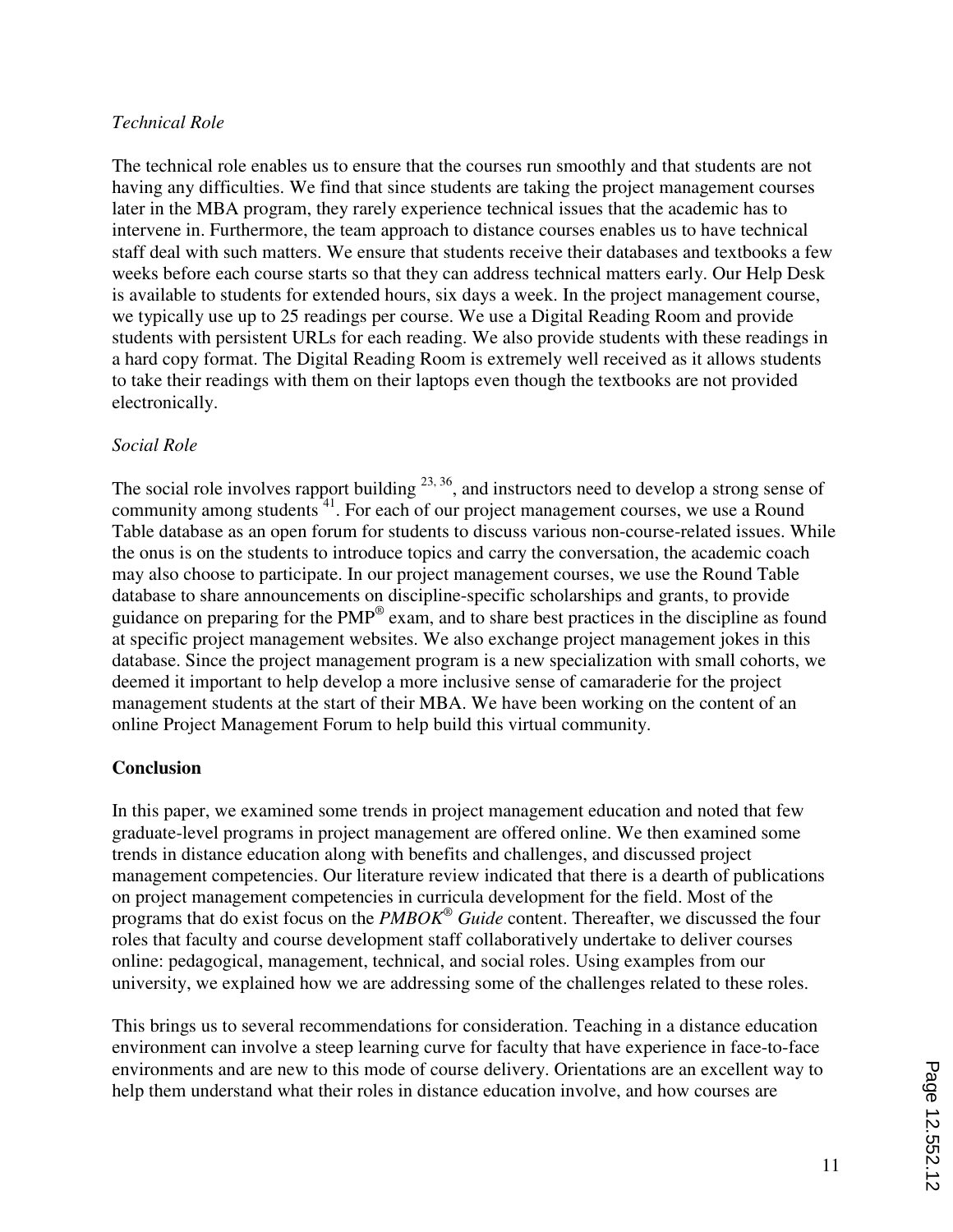developed collaboratively. We believe that it is important to acknowledge the tension that can exist between faculty and course production staff. It helps if the course production team understands and appreciates the strengths that both faculty and production staff bring to the table so that a collaborative effort can be made. Since developing distance education courses can be very time consuming, savings can be achieved by drawing on the expertise of others.

Support services, including information technology, should not be short-changed in distance education. It is important to invest in help-desk services that support both students and faculty in a timely manner. This can help reduce student anxieties and problems as they start courses, and help the course development team as they become familiar with new technology. In addition, with the burgeoning amount of technology available to deliver courses, such support services are helpful in enabling online programs to remain competitive and innovative.

Best practices to facilitate learning as a collaborative and cooperative process are important, but the "sage on the stage" approach does not work in synchronous or asynchronous environments <sup>42</sup>. Clearly, it is not easy to wear multiple hats as a distance education academic. Adequate time spent on developing the courseware up front, with a focus on student learning objectives and outcomes for each week, can help guide the course content as it evolves.

We beseech the project management associations to ensure that their competency frameworks are theoretically based, as these frameworks reach a broad audience. We hope that our call for action in this regard is heard and supported by others, as we have made a similar call for action for theoretically based project management research in the past (Author). We are currently working on a study to survey North American universities to obtain a snapshot of the various topics covered in project management, and the results will be published by 2008.

To summarize, it is both challenging and rewarding to teach project management courses, especially in distance education. We look forward to advances in project management education that will allow us to continue to improve our courses for the benefit of students.

**Acknowledgements:** This paper was generously supported by Athabasca University. The author would like to thank the ASEE reviewers and Ms. Maureen Hutchison (Manager, Learning Services and Course Production Coordinator) for their helpful feedback.

#### **Bibliography**

- 1. A. D. Smith, *Surveying practicing project managers on curricular aspects of project management programs: A resource-based view*, Project Management Journal **34** (2003), no. 2, 26-33.
- 2. G. Maples, A. Greco, R. Heady and J. Ranner, *Teaching project management and cost engineering*, AACE International Transactions (2005), DEV.05.01-DEV.05.04.
- 3. H. Moshkovich, A. Mechitov and D. Olson, *Infusion of electronic commerce into the information systems curriculum*, The Journal of Computer Information Systems **46** (2005), 1-8.
- 4. T. A. Carbone and S. Gholston, *Project management skills development: A survey of programs and practitioners*, Engineering Management Journal **16** (2004), no. 3, 10-16.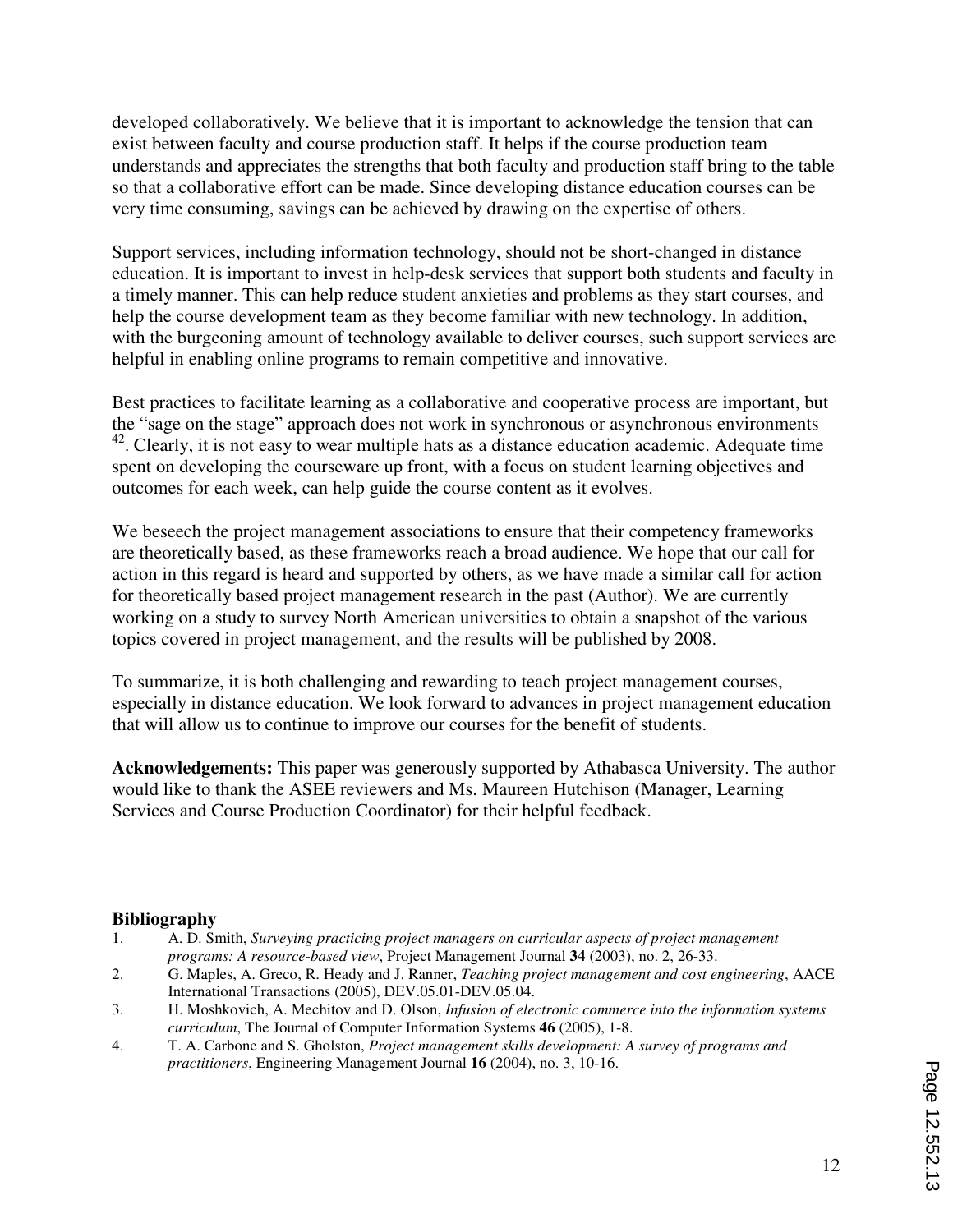- 5. J. R. Turner and M. M. Huemann, *Formal education in project management: Current and future trends*, Project Management Institute Annual Seminars & Symposium, Project Management Institute, 2000, p.^pp. 1-6.
- 6. PMI, "Project Management Institute," vol. 2007, Project Management Institute, 2007.
- 7. IPMA, "IPMA certification," vol. 2007, International Project Management Association, 2007.
- 8. I. Australian Institute of Project Management, "National competency standards for project management," Australian Institute of Project Management, 2007.
- 9. E. Banas, J and W. F. Emory, *History and issues of distance learning*, Public Administration Quarterly **22** (1998), no. 3, 365-383.
- 10. S. M. Bryant, J. B. Kahle and B. A. Schafer, *Distance education: A review of the contemporary literature*, Issues in Accounting Education **20** (2005), no. 3, 255-272.
- 11. D. Hanson, N. J. Maushak, C. A. Schlosser, M. L. Anderson, C. Sorenson and M. Simonson, "Distance education: Review of the literature," *Association for educational communications and technology*, Washington, DC, 1997.
- 12. R. Phipps and J. Merisotis, "What's the difference: A review of contemporary research on the effectiveness of distance learning in higher education," Institute for Higher Education Policy (Editor), vol. 2006, Washington, DC, 1999.
- 13. P. Williams, D. Nicholas and B. Gunter, *E-learning: What the literature tells us about distance education*, Aslib Proceedings: New Information Perspectives **57** (2005), no. 2, 109-122.
- 14. C. Tham, Meng and J. M. Werner, *Designing and evaluating e-learning in higher education: A review and recommendations* Journal of Leadership and Organizational Studies **11** (2005), no. 2, 15-25.
- 15. M. Moore, *Editorial: Distance education theory*, The American Journal of Distance Education **5** (1991), no. 3, 1-6.
- 16. R. Hamzaee, A, *A survey and theoretical model of distance education programs*, International Advances in Economic Research **11** (2005), no. 2, 215-229.
- 17. D. Zhang and J. Nunamaker, F, *Powering e-learning in the new millennium: An overview of e-learning and enabling technology*, Information Systems Frontiers **5** (2003), no. 2, 207-218.
- 18. M. Moore and G. Kearsley, *Distance education: A systems view*, Thompson Wadsworth, Belmont, CA, 2005.
- 19. L. Rourke and H. Kanuka, "Computer conferencing and distance learning " *The handbook of computer networks*, H. Bidgoli (Editor), vol. 1, John Wiley & Sons Inc., New York, NY, 2007, in press.
- 20. H. Perreault, L. Waldman, M. Alexander and J. Zhao, *Overcoming barriers to successful delivery of distance-learning courses*, Journal of Education for Business **77** (2002), no. 6, 313-318.
- 21. B. I. Dewey and P. B. DeBlois, *Top-10 it issues 2006*, EDUCAUSE Review **41** (2006), no. 3, 48-79.
- 22. H. Kanuka and D. Conrad, "Towards understanding technology-in-practice in higher education. Invited keynote," *Campus Saskatchewan*, Campus Saskatchewan, Regina, SK, 2005.
- 23. X. Liu, C. J. Bonk, R. J. Magjuka, S. H. Lee and B. Su, *Exploring four dimensions of online instructor roles: A program level case study*, Journal of Asynchronous Learning Networks **9** (2005), no. 4, 1-22.
- 24. A. Gale and M. Brown, *Project management professional development: An industry led programme*, The Journal of Management Development **22** (2002), no. 5/6, 410-425.
- 25. D. Folkers, A, *Competing in the marketplace: Incorporating online education into higher education an organizational perspective*, Information Resources Management Journal **18** (2005), no. 1, 61-77.
- 26. M. Wallace, *Managing and developing online education: Issues of change and identity*, Journal of Workplace Learning **14** (2002), no. 5/6, 198-208.
- 27. D. Lemak, J, S. Shin, Jae, R. Reed and J. C. Montgomery, *Technology, transactional distance, and instructor effectiveness: An empirical investigation*, Academy of Management Learning and Education **4** (2005), no. 2, 150-159.
- 28. L. Pickett, *Competencies and managerial effectiveness: Putting competencies to work*, Public Personnel Management **27** (1998), no. 1, 103-115.
- 29. R. Viitala, *Perceived development needs of managers compared to an integrated management competency model*, Journal of Workplace Learning **17** (2005), no. 7, 436-451.
- 30. A. Dainty, M.-I. Cheng and D. Moore, *A comparison of the behavioral competencies of client-focused and production-focused project managers in the construction sector*, Project Management Journal **36** (2005), no. 2, 39-48.
- 31. PMI, *A guide to the project management body of knowledge (PMBOK® Guide, 2004)*, vol. 1, Project Management Institute, Newtown Square, PA, 2004.